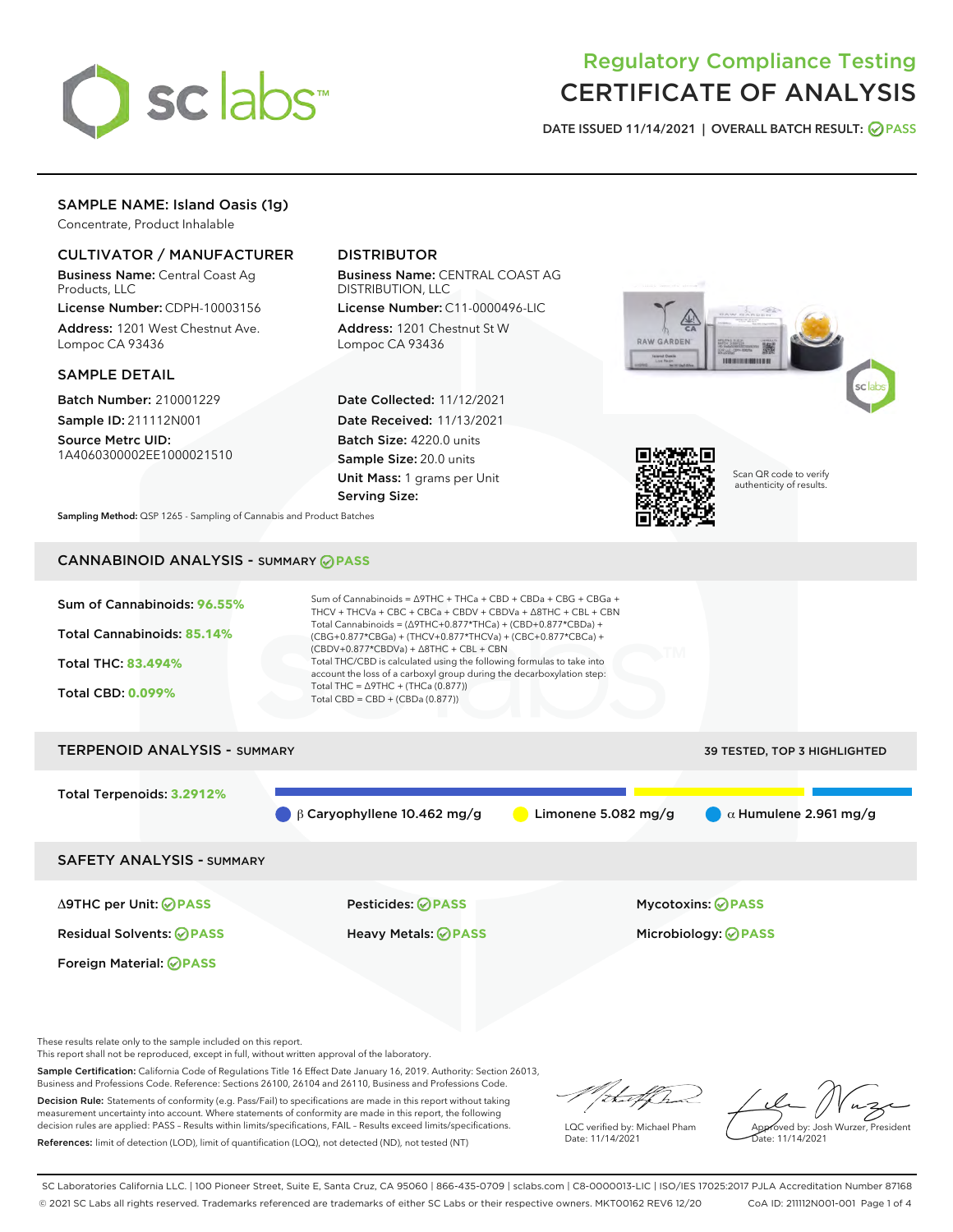

Terpene analysis utilizing gas chromatography-flame ionization detection (GC-



Ī

ISLAND OASIS (1G) | DATE ISSUED 11/14/2021 | OVERALL BATCH RESULT: **○** PASS

TERPENOID TEST RESULTS - 11/14/2021

#### CANNABINOID TEST RESULTS - 11/14/2021 2 PASS

Tested by high-performance liquid chromatography with diode-array detection (HPLC-DAD). **Method:** QSP 1157 - Analysis of Cannabinoids by HPLC-DAD

#### TOTAL CANNABINOIDS: **85.14%**

Total Cannabinoids (Total THC) + (Total CBD) + (Total CBG) + (Total THCV) + (Total CBC) + (Total CBDV) + ∆8THC + CBL + CBN

TOTAL THC: **83.494%** Total THC (∆9THC+0.877\*THCa)

TOTAL CBD: **0.099%**

Total CBD (CBD+0.877\*CBDa)

TOTAL CBG: 0.77% Total CBG (CBG+0.877\*CBGa)

TOTAL THCV: 0.303% Total THCV (THCV+0.877\*THCVa)

TOTAL CBC: 0.47% Total CBC (CBC+0.877\*CBCa)

TOTAL CBDV: ND Total CBDV (CBDV+0.877\*CBDVa)

| <b>COMPOUND</b>  | LOD/LOQ<br>(mg/g)          | <b>MEASUREMENT</b><br><b>UNCERTAINTY</b><br>(mg/g) | <b>RESULT</b><br>(mg/g) | <b>RESULT</b><br>(%) |
|------------------|----------------------------|----------------------------------------------------|-------------------------|----------------------|
| <b>THCa</b>      | 0.05/0.14                  | ±23.434                                            | 911.81                  | 91.181               |
| <b>A9THC</b>     | 0.06 / 0.26                | ±1.214                                             | 35.28                   | 3.528                |
| <b>CBGa</b>      | 0.1 / 0.2                  | ±0.39                                              | 7.5                     | 0.75                 |
| <b>CBCa</b>      | 0.07 / 0.28                | ±0.221                                             | 4.52                    | 0.452                |
| <b>THCVa</b>     | 0.07 / 0.20                | ±0.165                                             | 3.45                    | 0.345                |
| <b>CBG</b>       | 0.06/0.19                  | ±0.045                                             | 1.15                    | 0.115                |
| <b>CBDa</b>      | 0.02/0.19                  | ±0.033                                             | 1.13                    | 0.113                |
| <b>CBC</b>       | 0.2 / 0.5                  | ±0.02                                              | 0.7                     | 0.07                 |
| $\triangle$ 8THC | 0.1 / 0.4                  | N/A                                                | <b>ND</b>               | <b>ND</b>            |
| <b>THCV</b>      | 0.1/0.2                    | N/A                                                | <b>ND</b>               | <b>ND</b>            |
| <b>CBD</b>       | 0.07/0.29                  | N/A                                                | <b>ND</b>               | <b>ND</b>            |
| <b>CBDV</b>      | 0.04 / 0.15                | N/A                                                | <b>ND</b>               | <b>ND</b>            |
| <b>CBDVa</b>     | 0.03 / 0.53                | N/A                                                | <b>ND</b>               | <b>ND</b>            |
| <b>CBL</b>       | 0.06 / 0.24                | N/A                                                | <b>ND</b>               | <b>ND</b>            |
| <b>CBN</b>       | 0.1 / 0.3                  | N/A                                                | <b>ND</b>               | <b>ND</b>            |
|                  | <b>SUM OF CANNABINOIDS</b> |                                                    | 965.5 mg/g              | 96.55%               |

#### **UNIT MASS: 1 grams per Unit**

| ∆9THC per Unit                        | 1120 per-package limit | 35.28 mg/unit   | <b>PASS</b> |
|---------------------------------------|------------------------|-----------------|-------------|
| <b>Total THC per Unit</b>             |                        | 834.94 mg/unit  |             |
| <b>CBD</b> per Unit                   |                        | <b>ND</b>       |             |
| <b>Total CBD per Unit</b>             |                        | $0.99$ mg/unit  |             |
| Sum of Cannabinoids<br>per Unit       |                        | 965.5 mg/unit   |             |
| <b>Total Cannabinoids</b><br>per Unit |                        | $851.4$ mg/unit |             |

| FID). Method: QSP 1192 - Analysis of Terpenoids by GC-FID |                      |                                                    |                                                 |                      |  |  |
|-----------------------------------------------------------|----------------------|----------------------------------------------------|-------------------------------------------------|----------------------|--|--|
| <b>COMPOUND</b>                                           | LOD/LOQ<br>(mg/g)    | <b>MEASUREMENT</b><br><b>UNCERTAINTY</b><br>(mg/g) | <b>RESULT</b><br>(mg/g)                         | <b>RESULT</b><br>(%) |  |  |
| $\beta$ Caryophyllene                                     | 0.004 / 0.012        | ±0.3724                                            | 10.462                                          | 1.0462               |  |  |
| Limonene                                                  | 0.005 / 0.016        | ±0.0727                                            | 5.082                                           | 0.5082               |  |  |
| $\alpha$ Humulene                                         | 0.009 / 0.029        | ±0.0950                                            | 2.961                                           | 0.2961               |  |  |
| $\alpha$ Bisabolol                                        | 0.008 / 0.026        | ±0.1282                                            | 2.401                                           | 0.2401               |  |  |
| <b>Myrcene</b>                                            | 0.008 / 0.025        | ±0.0261                                            | 2.026                                           | 0.2026               |  |  |
| Linalool                                                  | 0.009 / 0.032        | ±0.0623                                            | 1.639                                           | 0.1639               |  |  |
| Terpinolene                                               | 0.008 / 0.026        | ±0.0281                                            | 1.373                                           | 0.1373               |  |  |
| Guaiol                                                    | <i>0.009 / 0.030</i> | ±0.0499                                            | 1.058                                           | 0.1058               |  |  |
| <b>Terpineol</b>                                          | 0.016 / 0.055        | ±0.0605                                            | 0.985                                           | 0.0985               |  |  |
| trans-β-Farnesene                                         | 0.008 / 0.025        | ±0.0347                                            | 0.977                                           | 0.0977               |  |  |
| Ocimene                                                   | 0.011 / 0.038        | ±0.0280                                            | 0.873                                           | 0.0873               |  |  |
| Fenchol                                                   | 0.010 / 0.034        | ±0.0301                                            | 0.777                                           | 0.0777               |  |  |
| <b>β Pinene</b>                                           | 0.004 / 0.014        | ±0.0067                                            | 0.582                                           | 0.0582               |  |  |
| Caryophyllene<br>Oxide                                    | 0.010 / 0.033        | ±0.0204                                            | 0.443                                           | 0.0443               |  |  |
| $\alpha$ Pinene                                           | 0.005 / 0.017        | ±0.0035                                            | 0.402                                           | 0.0402               |  |  |
| Nerolidol                                                 | 0.009 / 0.028        | ±0.0191                                            | 0.304                                           | 0.0304               |  |  |
| Borneol                                                   | 0.005 / 0.016        | ±0.0087                                            | 0.206                                           | 0.0206               |  |  |
| Fenchone                                                  | 0.009 / 0.028        | ±0.0026                                            | 0.091                                           | 0.0091               |  |  |
| Camphene                                                  | 0.005 / 0.015        | ±0.0008                                            | 0.069                                           | 0.0069               |  |  |
| Sabinene Hydrate                                          | 0.006 / 0.022        | ±0.0013                                            | 0.034                                           | 0.0034               |  |  |
| $\alpha$ Terpinene                                        | 0.005 / 0.017        | ±0.0004                                            | 0.029                                           | 0.0029               |  |  |
| $\gamma$ Terpinene                                        | 0.006 / 0.018        | ±0.0005                                            | 0.029                                           | 0.0029               |  |  |
| $\alpha$ Phellandrene                                     | 0.006 / 0.020        | ±0.0004                                            | 0.028                                           | 0.0028               |  |  |
| Citronellol                                               | 0.003 / 0.010        | ±0.0014                                            | 0.028                                           | 0.0028               |  |  |
| <b>3 Carene</b>                                           | 0.005 / 0.018        | ±0.0003                                            | 0.022                                           | 0.0022               |  |  |
| Geraniol                                                  | 0.002 / 0.007        | ±0.0007                                            | 0.017                                           | 0.0017               |  |  |
| Nerol                                                     | 0.003 / 0.011        | ±0.0006                                            | 0.014                                           | 0.0014               |  |  |
| Sabinene                                                  | 0.004/0.014          | N/A                                                | <loq< th=""><th><loq< th=""></loq<></th></loq<> | <loq< th=""></loq<>  |  |  |

p-Cymene 0.005 / 0.016 N/A <LOQ <LOQ Eucalyptol 0.006 / 0.018 N/A <LOQ <LOQ (-)-Isopulegol 0.005 / 0.016 N/A ND ND Camphor 0.006/0.019 N/A ND ND Isoborneol 0.004 / 0.012 N/A ND ND Menthol 0.008 / 0.025 N/A ND ND R-(+)-Pulegone 0.003 / 0.011 N/A ND ND Geranyl Acetate 0.004/0.014 N/A ND ND  $\alpha$  Cedrene  $0.005 / 0.016$  N/A ND ND **Valencene** 0.009/0.030 N/A ND ND Cedrol 0.008 / 0.027 N/A ND ND TOTAL TERPENOIDS 32.912 mg/g 3.2912%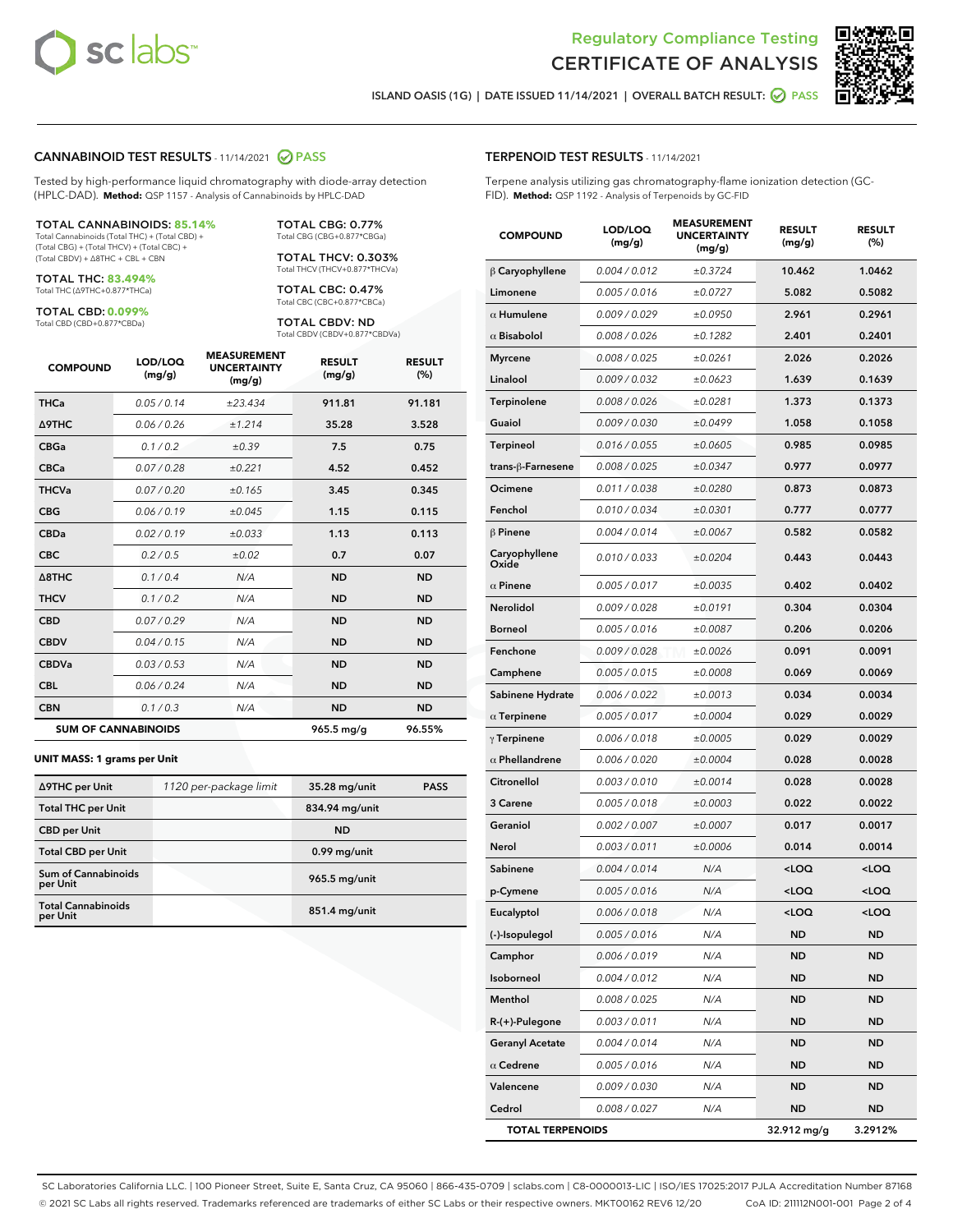



ISLAND OASIS (1G) | DATE ISSUED 11/14/2021 | OVERALL BATCH RESULT: ● PASS

# CATEGORY 1 PESTICIDE TEST RESULTS - 11/14/2021 2 PASS

Pesticide and plant growth regulator analysis utilizing high-performance liquid chromatography-mass spectrometry (HPLC-MS) or gas chromatography-mass spectrometry (GC-MS). \*GC-MS utilized where indicated. **Method:** QSP 1212 - Analysis of Pesticides and Mycotoxins by LC-MS or QSP 1213 - Analysis of Pesticides by GC-MS

| 0.03 / 0.08<br><b>ND</b><br><b>PASS</b><br>Aldicarb<br>$\ge$ LOD<br>N/A<br>Carbofuran<br>0.02 / 0.05<br>$\ge$ LOD<br>N/A<br><b>ND</b><br><b>PASS</b><br>Chlordane*<br>0.03 / 0.08<br>$\ge$ LOD<br>N/A<br><b>ND</b><br><b>PASS</b><br>Chlorfenapyr*<br>0.03/0.10<br>$\geq$ LOD<br>N/A<br><b>ND</b><br><b>PASS</b><br>Chlorpyrifos<br>0.02 / 0.06<br>N/A<br><b>ND</b><br><b>PASS</b><br>$\ge$ LOD<br>Coumaphos<br>0.02 / 0.07<br>N/A<br><b>ND</b><br><b>PASS</b><br>$\ge$ LOD<br>Daminozide<br>0.02 / 0.07<br>N/A<br><b>ND</b><br><b>PASS</b><br>$\ge$ LOD<br><b>DDVP</b><br>0.03/0.09<br>$>$ LOD<br>N/A<br><b>ND</b><br><b>PASS</b><br>(Dichlorvos)<br>Dimethoate<br>0.03 / 0.08<br>$\ge$ LOD<br><b>ND</b><br><b>PASS</b><br>N/A<br>0.03/0.10<br>N/A<br><b>ND</b><br><b>PASS</b><br>Ethoprop(hos)<br>$>$ LOD<br>0.02 / 0.06<br>N/A<br><b>ND</b><br><b>PASS</b><br>$\ge$ LOD<br>Etofenprox<br>Fenoxycarb<br>0.03 / 0.08<br>$\ge$ LOD<br>N/A<br><b>ND</b><br><b>PASS</b><br>0.03 / 0.08<br>$\ge$ LOD<br>N/A<br><b>ND</b><br><b>PASS</b><br>Fipronil<br>Imazalil<br>0.02 / 0.06<br>$>$ LOD<br>N/A<br><b>ND</b><br><b>PASS</b><br><b>Methiocarb</b><br>0.02 / 0.07<br>$\ge$ LOD<br>N/A<br><b>ND</b><br><b>PASS</b><br>Methyl<br>0.03/0.10<br>N/A<br><b>ND</b><br><b>PASS</b><br>$\ge$ LOD<br>parathion<br>0.03/0.09<br><b>Mevinphos</b><br>$\ge$ LOD<br>N/A<br><b>ND</b><br><b>PASS</b><br>Paclobutrazol<br>0.02 / 0.05<br>$>$ LOD<br>N/A<br><b>ND</b><br><b>PASS</b><br>0.03/0.09<br>N/A<br>$\ge$ LOD<br><b>ND</b><br><b>PASS</b><br>Propoxur<br>0.03 / 0.08<br><b>ND</b><br><b>PASS</b><br>Spiroxamine<br>$\ge$ LOD<br>N/A<br>Thiacloprid<br>0.03/0.10<br>$\ge$ LOD<br>N/A<br><b>ND</b><br><b>PASS</b> | <b>COMPOUND</b> | LOD/LOQ<br>$(\mu g/g)$ | <b>ACTION</b><br><b>LIMIT</b><br>$(\mu g/g)$ | <b>MEASUREMENT</b><br><b>UNCERTAINTY</b><br>$(\mu g/g)$ | <b>RESULT</b><br>$(\mu g/g)$ | <b>RESULT</b> |
|-----------------------------------------------------------------------------------------------------------------------------------------------------------------------------------------------------------------------------------------------------------------------------------------------------------------------------------------------------------------------------------------------------------------------------------------------------------------------------------------------------------------------------------------------------------------------------------------------------------------------------------------------------------------------------------------------------------------------------------------------------------------------------------------------------------------------------------------------------------------------------------------------------------------------------------------------------------------------------------------------------------------------------------------------------------------------------------------------------------------------------------------------------------------------------------------------------------------------------------------------------------------------------------------------------------------------------------------------------------------------------------------------------------------------------------------------------------------------------------------------------------------------------------------------------------------------------------------------------------------------------------------------------------------------------------------------------|-----------------|------------------------|----------------------------------------------|---------------------------------------------------------|------------------------------|---------------|
|                                                                                                                                                                                                                                                                                                                                                                                                                                                                                                                                                                                                                                                                                                                                                                                                                                                                                                                                                                                                                                                                                                                                                                                                                                                                                                                                                                                                                                                                                                                                                                                                                                                                                                     |                 |                        |                                              |                                                         |                              |               |
|                                                                                                                                                                                                                                                                                                                                                                                                                                                                                                                                                                                                                                                                                                                                                                                                                                                                                                                                                                                                                                                                                                                                                                                                                                                                                                                                                                                                                                                                                                                                                                                                                                                                                                     |                 |                        |                                              |                                                         |                              |               |
|                                                                                                                                                                                                                                                                                                                                                                                                                                                                                                                                                                                                                                                                                                                                                                                                                                                                                                                                                                                                                                                                                                                                                                                                                                                                                                                                                                                                                                                                                                                                                                                                                                                                                                     |                 |                        |                                              |                                                         |                              |               |
|                                                                                                                                                                                                                                                                                                                                                                                                                                                                                                                                                                                                                                                                                                                                                                                                                                                                                                                                                                                                                                                                                                                                                                                                                                                                                                                                                                                                                                                                                                                                                                                                                                                                                                     |                 |                        |                                              |                                                         |                              |               |
|                                                                                                                                                                                                                                                                                                                                                                                                                                                                                                                                                                                                                                                                                                                                                                                                                                                                                                                                                                                                                                                                                                                                                                                                                                                                                                                                                                                                                                                                                                                                                                                                                                                                                                     |                 |                        |                                              |                                                         |                              |               |
|                                                                                                                                                                                                                                                                                                                                                                                                                                                                                                                                                                                                                                                                                                                                                                                                                                                                                                                                                                                                                                                                                                                                                                                                                                                                                                                                                                                                                                                                                                                                                                                                                                                                                                     |                 |                        |                                              |                                                         |                              |               |
|                                                                                                                                                                                                                                                                                                                                                                                                                                                                                                                                                                                                                                                                                                                                                                                                                                                                                                                                                                                                                                                                                                                                                                                                                                                                                                                                                                                                                                                                                                                                                                                                                                                                                                     |                 |                        |                                              |                                                         |                              |               |
|                                                                                                                                                                                                                                                                                                                                                                                                                                                                                                                                                                                                                                                                                                                                                                                                                                                                                                                                                                                                                                                                                                                                                                                                                                                                                                                                                                                                                                                                                                                                                                                                                                                                                                     |                 |                        |                                              |                                                         |                              |               |
|                                                                                                                                                                                                                                                                                                                                                                                                                                                                                                                                                                                                                                                                                                                                                                                                                                                                                                                                                                                                                                                                                                                                                                                                                                                                                                                                                                                                                                                                                                                                                                                                                                                                                                     |                 |                        |                                              |                                                         |                              |               |
|                                                                                                                                                                                                                                                                                                                                                                                                                                                                                                                                                                                                                                                                                                                                                                                                                                                                                                                                                                                                                                                                                                                                                                                                                                                                                                                                                                                                                                                                                                                                                                                                                                                                                                     |                 |                        |                                              |                                                         |                              |               |
|                                                                                                                                                                                                                                                                                                                                                                                                                                                                                                                                                                                                                                                                                                                                                                                                                                                                                                                                                                                                                                                                                                                                                                                                                                                                                                                                                                                                                                                                                                                                                                                                                                                                                                     |                 |                        |                                              |                                                         |                              |               |
|                                                                                                                                                                                                                                                                                                                                                                                                                                                                                                                                                                                                                                                                                                                                                                                                                                                                                                                                                                                                                                                                                                                                                                                                                                                                                                                                                                                                                                                                                                                                                                                                                                                                                                     |                 |                        |                                              |                                                         |                              |               |
|                                                                                                                                                                                                                                                                                                                                                                                                                                                                                                                                                                                                                                                                                                                                                                                                                                                                                                                                                                                                                                                                                                                                                                                                                                                                                                                                                                                                                                                                                                                                                                                                                                                                                                     |                 |                        |                                              |                                                         |                              |               |
|                                                                                                                                                                                                                                                                                                                                                                                                                                                                                                                                                                                                                                                                                                                                                                                                                                                                                                                                                                                                                                                                                                                                                                                                                                                                                                                                                                                                                                                                                                                                                                                                                                                                                                     |                 |                        |                                              |                                                         |                              |               |
|                                                                                                                                                                                                                                                                                                                                                                                                                                                                                                                                                                                                                                                                                                                                                                                                                                                                                                                                                                                                                                                                                                                                                                                                                                                                                                                                                                                                                                                                                                                                                                                                                                                                                                     |                 |                        |                                              |                                                         |                              |               |
|                                                                                                                                                                                                                                                                                                                                                                                                                                                                                                                                                                                                                                                                                                                                                                                                                                                                                                                                                                                                                                                                                                                                                                                                                                                                                                                                                                                                                                                                                                                                                                                                                                                                                                     |                 |                        |                                              |                                                         |                              |               |
|                                                                                                                                                                                                                                                                                                                                                                                                                                                                                                                                                                                                                                                                                                                                                                                                                                                                                                                                                                                                                                                                                                                                                                                                                                                                                                                                                                                                                                                                                                                                                                                                                                                                                                     |                 |                        |                                              |                                                         |                              |               |
|                                                                                                                                                                                                                                                                                                                                                                                                                                                                                                                                                                                                                                                                                                                                                                                                                                                                                                                                                                                                                                                                                                                                                                                                                                                                                                                                                                                                                                                                                                                                                                                                                                                                                                     |                 |                        |                                              |                                                         |                              |               |
|                                                                                                                                                                                                                                                                                                                                                                                                                                                                                                                                                                                                                                                                                                                                                                                                                                                                                                                                                                                                                                                                                                                                                                                                                                                                                                                                                                                                                                                                                                                                                                                                                                                                                                     |                 |                        |                                              |                                                         |                              |               |
|                                                                                                                                                                                                                                                                                                                                                                                                                                                                                                                                                                                                                                                                                                                                                                                                                                                                                                                                                                                                                                                                                                                                                                                                                                                                                                                                                                                                                                                                                                                                                                                                                                                                                                     |                 |                        |                                              |                                                         |                              |               |
|                                                                                                                                                                                                                                                                                                                                                                                                                                                                                                                                                                                                                                                                                                                                                                                                                                                                                                                                                                                                                                                                                                                                                                                                                                                                                                                                                                                                                                                                                                                                                                                                                                                                                                     |                 |                        |                                              |                                                         |                              |               |

## CATEGORY 2 PESTICIDE TEST RESULTS - 11/14/2021 @ PASS

| <b>COMPOUND</b>          | LOD/LOO<br>$(\mu g/g)$ | <b>ACTION</b><br>LIMIT<br>$(\mu g/g)$ | <b>MEASUREMENT</b><br><b>UNCERTAINTY</b><br>$(\mu g/g)$ | <b>RESULT</b><br>$(\mu g/g)$ | <b>RESULT</b> |  |
|--------------------------|------------------------|---------------------------------------|---------------------------------------------------------|------------------------------|---------------|--|
| Abamectin                | 0.03/0.10              | 0.1                                   | N/A                                                     | <b>ND</b>                    | <b>PASS</b>   |  |
| Acephate                 | 0.02/0.07              | 0.1                                   | N/A                                                     | <b>ND</b>                    | <b>PASS</b>   |  |
| Acequinocyl              | 0.02/0.07              | 0.1                                   | N/A                                                     | <b>ND</b>                    | <b>PASS</b>   |  |
| Acetamiprid              | 0.02 / 0.05            | 0.1                                   | N/A                                                     | <b>ND</b>                    | <b>PASS</b>   |  |
| Azoxystrobin             | 0.02/0.07              | 0.1                                   | N/A                                                     | <b>ND</b>                    | <b>PASS</b>   |  |
| <b>Bifenazate</b>        | 0.01 / 0.04            | 0.1                                   | N/A                                                     | <b>ND</b>                    | <b>PASS</b>   |  |
| <b>Bifenthrin</b>        | 0.02 / 0.05            | 3                                     | N/A                                                     | <b>ND</b>                    | <b>PASS</b>   |  |
| <b>Boscalid</b>          | 0.03/0.09              | 0.1                                   | N/A                                                     | <b>ND</b>                    | <b>PASS</b>   |  |
| Captan                   | 0.19/0.57              | 0.7                                   | N/A                                                     | <b>ND</b>                    | <b>PASS</b>   |  |
| Carbaryl                 | 0.02/0.06              | 0.5                                   | N/A                                                     | <b>ND</b>                    | <b>PASS</b>   |  |
| Chlorantranilip-<br>role | 0.04/0.12              | 10                                    | N/A                                                     | <b>ND</b>                    | <b>PASS</b>   |  |
| Clofentezine             | 0.03/0.09              | 0.1                                   | N/A                                                     | <b>ND</b>                    | <b>PASS</b>   |  |

# CATEGORY 2 PESTICIDE TEST RESULTS - 11/14/2021 continued

| <b>COMPOUND</b>               | LOD/LOQ<br>(µg/g) | <b>ACTION</b><br>LIMIT<br>$(\mu g/g)$ | <b>MEASUREMENT</b><br><b>UNCERTAINTY</b><br>$(\mu g/g)$ | <b>RESULT</b><br>(µg/g) | <b>RESULT</b> |
|-------------------------------|-------------------|---------------------------------------|---------------------------------------------------------|-------------------------|---------------|
| Cyfluthrin                    | 0.12 / 0.38       | $\overline{c}$                        | N/A                                                     | ND                      | <b>PASS</b>   |
| Cypermethrin                  | 0.11 / 0.32       | $\mathcal{I}$                         | N/A                                                     | ND                      | <b>PASS</b>   |
| <b>Diazinon</b>               | 0.02 / 0.05       | 0.1                                   | N/A                                                     | <b>ND</b>               | <b>PASS</b>   |
| Dimethomorph                  | 0.03 / 0.09       | $\overline{2}$                        | N/A                                                     | ND                      | <b>PASS</b>   |
| Etoxazole                     | 0.02 / 0.06       | 0.1                                   | N/A                                                     | ND                      | <b>PASS</b>   |
| Fenhexamid                    | 0.03 / 0.09       | 0.1                                   | N/A                                                     | <b>ND</b>               | <b>PASS</b>   |
| Fenpyroximate                 | 0.02 / 0.06       | 0.1                                   | N/A                                                     | <b>ND</b>               | <b>PASS</b>   |
| Flonicamid                    | 0.03 / 0.10       | 0.1                                   | N/A                                                     | ND                      | <b>PASS</b>   |
| Fludioxonil                   | 0.03 / 0.10       | 0.1                                   | N/A                                                     | ND                      | <b>PASS</b>   |
| Hexythiazox                   | 0.02 / 0.07       | 0.1                                   | N/A                                                     | ND                      | <b>PASS</b>   |
| Imidacloprid                  | 0.04 / 0.11       | 5                                     | N/A                                                     | ND                      | <b>PASS</b>   |
| Kresoxim-methyl               | 0.02 / 0.07       | 0.1                                   | N/A                                                     | ND                      | <b>PASS</b>   |
| <b>Malathion</b>              | 0.03 / 0.09       | 0.5                                   | N/A                                                     | <b>ND</b>               | <b>PASS</b>   |
| Metalaxyl                     | 0.02 / 0.07       | $\overline{c}$                        | N/A                                                     | ND                      | <b>PASS</b>   |
| Methomyl                      | 0.03 / 0.10       | 1                                     | N/A                                                     | <b>ND</b>               | <b>PASS</b>   |
| Myclobutanil                  | 0.03 / 0.09       | 0.1                                   | N/A                                                     | ND                      | <b>PASS</b>   |
| Naled                         | 0.02 / 0.07       | 0.1                                   | N/A                                                     | ND                      | <b>PASS</b>   |
| Oxamyl                        | 0.04 / 0.11       | 0.5                                   | N/A                                                     | ND                      | <b>PASS</b>   |
| Pentachloronitro-<br>benzene* | 0.03 / 0.09       | 0.1                                   | N/A                                                     | ND                      | <b>PASS</b>   |
| Permethrin                    | 0.04 / 0.12       | 0.5                                   | N/A                                                     | ND                      | <b>PASS</b>   |
| Phosmet                       | 0.03 / 0.10       | 0.1                                   | N/A                                                     | ND                      | <b>PASS</b>   |
| Piperonylbu-<br>toxide        | 0.02 / 0.07       | 3                                     | N/A                                                     | <b>ND</b>               | <b>PASS</b>   |
| Prallethrin                   | 0.03 / 0.08       | 0.1                                   | N/A                                                     | ND                      | <b>PASS</b>   |
| Propiconazole                 | 0.02 / 0.07       | 0.1                                   | N/A                                                     | ND                      | <b>PASS</b>   |
| Pyrethrins                    | 0.04 / 0.12       | 0.5                                   | N/A                                                     | ND                      | <b>PASS</b>   |
| Pyridaben                     | 0.02 / 0.07       | 0.1                                   | N/A                                                     | ND                      | <b>PASS</b>   |
| Spinetoram                    | 0.02 / 0.07       | 0.1                                   | N/A                                                     | ND                      | <b>PASS</b>   |
| Spinosad                      | 0.02 / 0.07       | 0.1                                   | N/A                                                     | ND                      | <b>PASS</b>   |
| Spiromesifen                  | 0.02 / 0.05       | 0.1                                   | N/A                                                     | <b>ND</b>               | <b>PASS</b>   |
| Spirotetramat                 | 0.02 / 0.06       | 0.1                                   | N/A                                                     | ND                      | <b>PASS</b>   |
| Tebuconazole                  | 0.02 / 0.07       | 0.1                                   | N/A                                                     | ND                      | PASS          |
| Thiamethoxam                  | 0.03 / 0.10       | 5                                     | N/A                                                     | ND                      | <b>PASS</b>   |
| Trifloxystrobin               | 0.03 / 0.08       | 0.1                                   | N/A                                                     | <b>ND</b>               | <b>PASS</b>   |

SC Laboratories California LLC. | 100 Pioneer Street, Suite E, Santa Cruz, CA 95060 | 866-435-0709 | sclabs.com | C8-0000013-LIC | ISO/IES 17025:2017 PJLA Accreditation Number 87168 © 2021 SC Labs all rights reserved. Trademarks referenced are trademarks of either SC Labs or their respective owners. MKT00162 REV6 12/20 CoA ID: 211112N001-001 Page 3 of 4